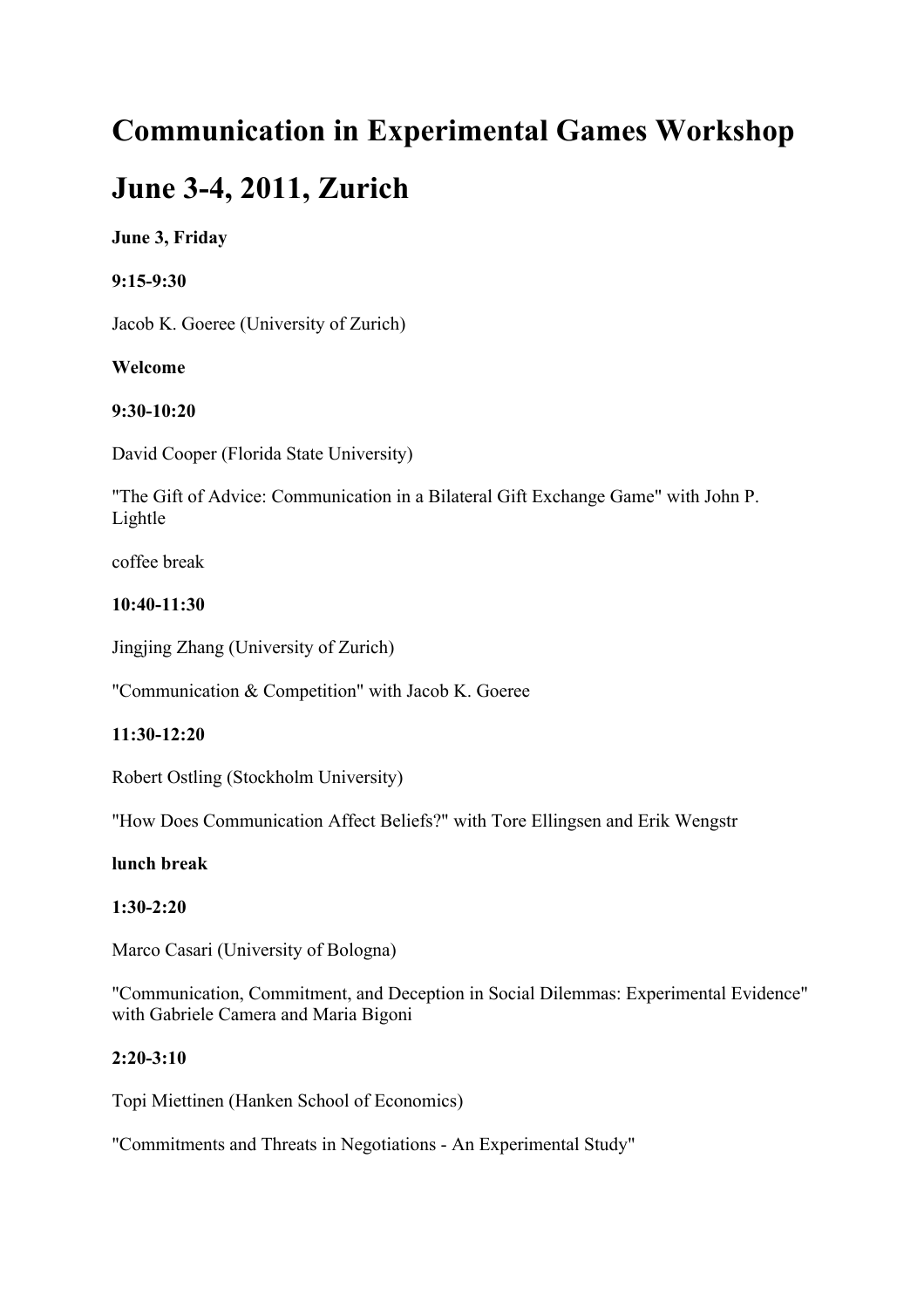#### **coffee break**

#### **3:30-4:20**

Roberto Weber (University of Zurich)

"The Dog That Did Not Bark: Coordination and Pre-Play Communication with Forgone Costly Messages" with Peter H. Kriss and Andreas Blume

#### **4:20-5:10**

Marta Serra-Garcia (University of Munich)

"Implicit and Explicit Promises - The Role of Communication in Relational Contracts" with Martin Brown

#### **June 4, Saturday**

#### **9:30-10:20**

Martin Dufwenberg (University of Arizona and University of Gothenburg)

"ABC on Deals" with Maros Servatka and Radovan Vadovic

#### **coffee break**

#### **10:40-11:30**

Karl H. Schlag (University of Vienna)

"Intentions, Truth and Nash Equilibria" with Peter Vida

## **11:30-12:20**

Christoph Vanberg (University of Cambridge)

"Multilateral Bargaining with Communication"

## **lunch break**

#### **1:30-2:20**

Klaus Abbink (University of East Anglia)

"The Role of Communication in Revolutions – Experimental Evidence"

#### **coffee break**